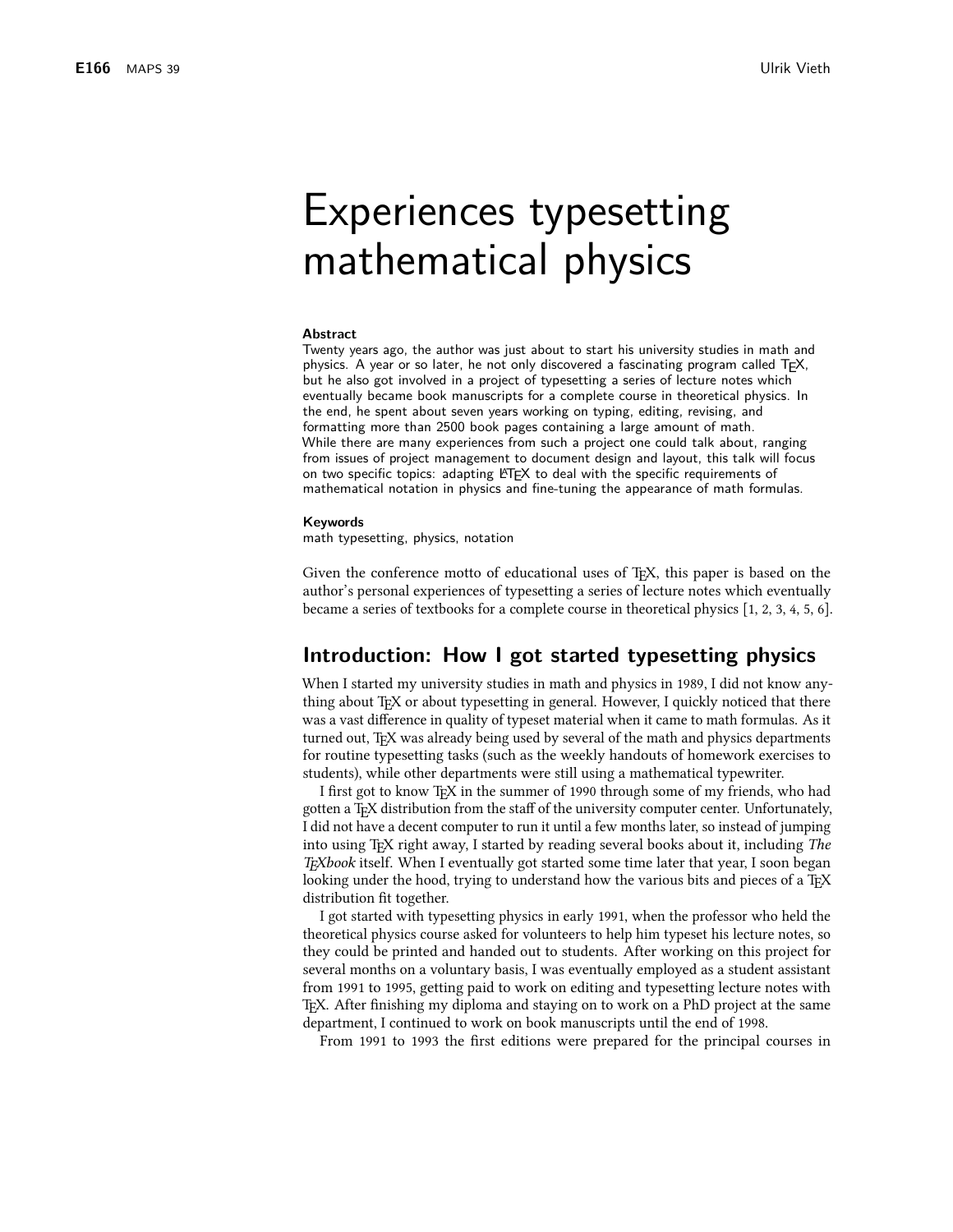theoretical physics, consisting of the volumes on mechanics, electrodynamics, quantum mechanics, thermodynamics, and quantum field theory.

From 1994 to 1996 some additional volumes were added for special courses in general relativity, cosmology, and elementary particle theory.

Over time, as I learned more about typography and about typesetting rules for math, I revised the layout and the macros several times and began to write my own document classes and macro packages, switching from ETEX 2.09 in 1991 to NFSS2 in 1993 and to  $\operatorname{ETr} X2_{\mathcal{F}}$  in 1994.

Using a full-page layout on A4 paper and Computer Modern fonts at 11 pt type size, the series amounted to 2000 printed pages in total, consisting of six volumes of 300 to 350 pages each and two volumes of 100 pages each.

From 1996 to 1999 the second editions of several volumes were prepared, when the courses were held again for the next generation of students. By this time, a publisher had been found who was interested in publishing the lecture notes as textbooks, but since they already had another series of theoretical physics lectures in their program, it was decided to run several volumes together as an omnibus edition of two large volumes of 1200 to 1300 pages each.

For the publisher edition, the layout was revised using Times and MathTime fonts at 10 pt type size on a smaller page size and using a more compact layout, arriving at about 2500 book pages in total. At the same time the macros for math typesetting were revised once more, taking advantage of some of the extra fonts in the MathTime Plus distribution such as an upright Greek font.

The first volume of the omnibus edition finally appeared in 1999 [1], shortly after I had left university, followed by the second volume in 2004 [2], shortly after my professor retired. (In the meantime, second editions of the remaining volumes were prepared from 1999 to 2003, when the courses were held again.)

After the series was finally completed and deemed successful by the publisher, individual volumes [3, 4, 5, 6] were also published separately in recent years.

In summary, working on this project for seven years from 1991 to 1998 was an interesting experience in a wide range of topics, ranging from project organization to support and maintenance of TEX installations, and from high-level document design of layout to low-level details of math typesetting.

Regarding the technical progress, there are some interesting stories to be told:

In 1991, running a complete book of 300 to 350 pages on a 16 MHz 386 PC required taking a lengthy break and occasionally resulted in crashing T<sub>F</sub>X, if you forgot to use a BigTEX and had too many labels and references. Usually, running chapters separately with \includeonly was the preferred way of working, but this still took several minutes per chapter for each run.

In 1998, running a combined edition of 1200 pages on a 100 MHz 486 PC was already much quicker, but it also required enlarging some parameters in texmf. cnf to make it work without running out of memory.

Nowadays, we have GHz computers with GBytes of memory, and modern TFX distributions have become big enough by default, so speed and size are no longer an issue, although it still takes time to process 1200 pages.

On the other hand, getting the fine points of math typesetting right is still far from trivial, so we will concentrate on these topics in the following sections. In the next section of this paper, we will look at the difficulties of how to set up  $(L<sup>A</sup>)$  T<sub>F</sub>X for properly typesetting physics according to the standards of the field. In the final section, we will look at some examples of how to improve the appearance of math formulas and how to deal with special requirements of notation.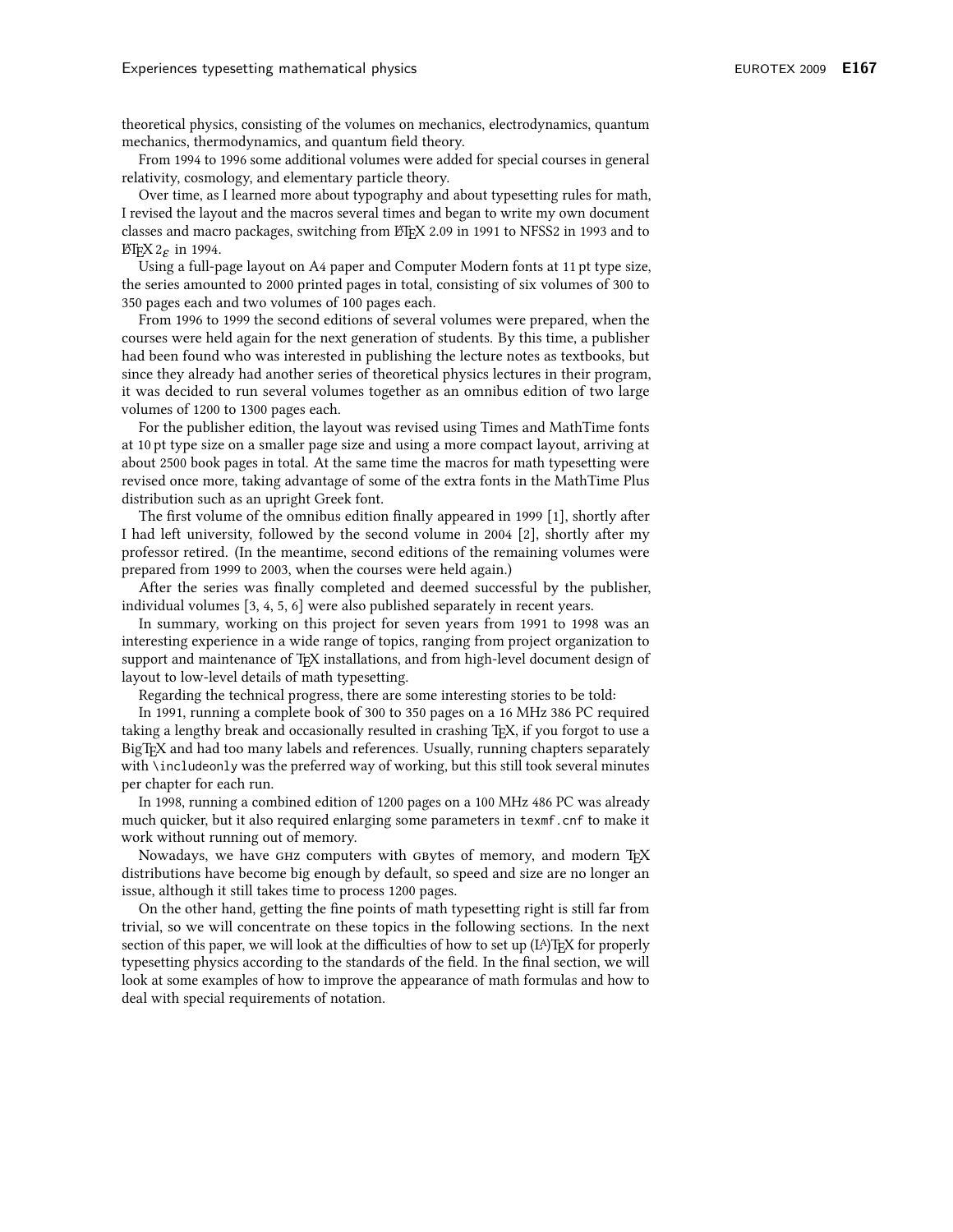# Adapting  $(L^A)T_FX$  for typesetting physics

While T<sub>F</sub>X, in general, does a very good job of typesetting math, different fields of sciences have slightly different conventions how math should be typeset, and TEX does not support all of them equally well.

By default, TFX's built-in rules for typesetting math-mode material are geared towards the conventions applicable for an American style of typesetting math, as specified by style manuals such as *The Chicago Manual of Style* [7] or the style guides of well-respected math publishers [8]. However, this is only one particular style and not everyone favors the same style. For example, the French tradition may suggest a different style and the Russian tradition yet another one.

In physics and related fields, the established conventions are specified by the handbooks of professional societies, such as the IUPAP red book [9, 10] in physics or the IUPAC green book [11, 12, 13] in physical chemistry, or by international standards such as ISO 31-11 or ISO 80000-2 [14, 15].

In essence, the most important points can be summarized as follows:

 $\Box$  Symbols for physical quantities should be typeset in math italic.

 $\square$  Symbols for vectors should be typeset in bold math italic.

 $\Box$  Symbols for tensors should be typeset in bold sans serifitalic.

 $\Box$  Symbols for physical units should be typeset in upright roman.

 $\Box$  Symbols for chemical elements should be typeset in upright roman.

 $\Box$  Symbols for elementary particles should be typeset in upright roman.

 $\Box$  Mathematical constants (such as e, i,  $\pi$ ) should be upright roman.

 $\Box$  Mathematical operators (such as d,  $\partial$ ,  $\delta$ ,  $\Delta$ ) should be upright roman.

In theory, these rules should apply universally to typesetting physics and they should apply to all symbols without exceptions, regardless of whether they are Latin or Greek, uppercase or lowercase. In practice, however, many science publishers insist on their own style guides, which follow the official standards only to a greater or lesser degree  $[16, 17]$ .

For example, upright bold might be used for vectors instead of bold italic and upright bold sans serif might be used for tensors instead of bold sans serif italic. In addition, the rules for typesetting mathematical constants and mathematical operators are often neglected.

While it is easy to summarize the rules in a few sentences, it is far from easy to implement them using a standard TEX system with a standard set of Computer Modern fonts. In fact, even some recent editions of the guidebooks typeset with T<sub>F</sub>X suffer from these limitations, so they have become less reliable than some of the earlier editions typeset with traditional methods.

Given the default setup of  $(L<sup>A</sup>)$ T<sub>F</sub>X (for an American style of mathematics), we have to deal with the following inconsistencies:

- $\Box$  Symbols from the Latin alphabet are typeset in math italic by default, and they can be switched to upright roman (or other alphabets).
- $\Box$  Symbols from the uppercase Greek alphabet are in roman by default, and they can be switched to math italic (or other alphabets).
- $\square$  Symbols from the lowercase Greek alphabet are in math italic by default, but cannot switch families, because they are not available otherwise.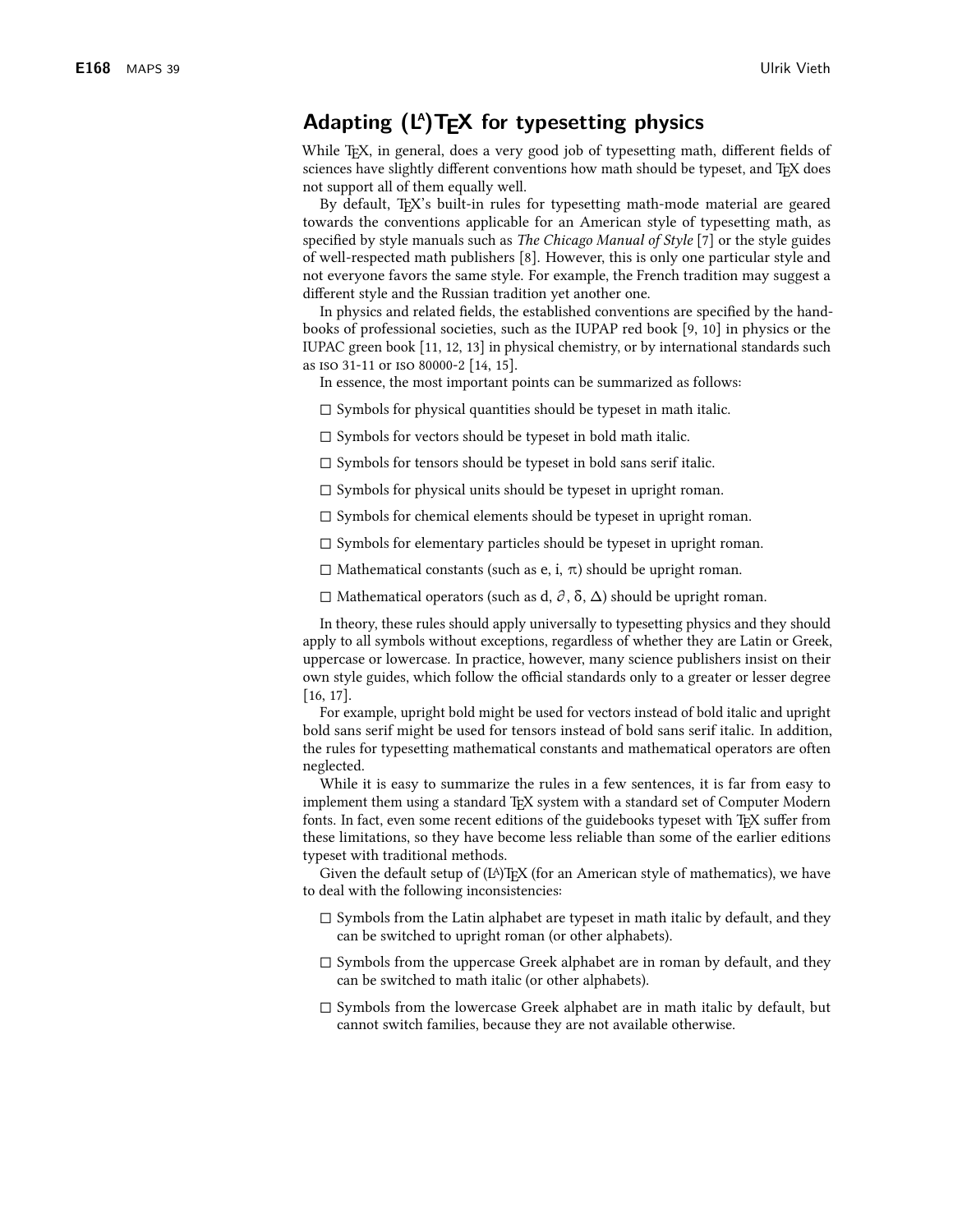In addition, we have to deal with the following limitations of fonts:

- $\Box$  A bold math italic font (suitable for vectors) does exist in the standard set of Computer Modern fonts, but is not available as a math alphabet by default.
- $\Box$  A bold sans serif italic font (suitable for tensors) does not exist in the standard set of Computer Modern fonts, but could be substituted using non-standard fonts.
- $\Box$  An upright Greek font (suitable for elementary particles) is not available in the Computer Modern fonts and cannot easily be substituted, unless you switch to a different set of fonts.

To develop a setup suitable for typesetting physics according to the rules, the following steps must be taken:

- $\Box$  Load additional math families for bold math italic (suitable for vectors) and bold sans serif italic (suitable for tensors).
- $\Box$  Redefine the math codes of uppercase Greek letters, so that they are typeset in math italic instead of upright roman by default.
- $\square$  Redefine the math codes of lowercase Greek letters, so that they can switch families where possible (in a controlled way).
- $\Box$  Define font switching macros for vectors, tensors, particles, and units, which prevent lowercase Greek letters from switching to math alphabets where they do not exist.
- $\Box$  Define macros for the markup of mathematical constants and operators to be set in upright roman where possible.
- $\square$  Define macros for additional math operators and specific notations needed in physics.

#### Loading math families and math alphabets

In the early years of the project, when ETEX 2.09 was still being used, defining additional math families or font switches was not really supported by the ET<sub>F</sub>X format, so it was impractical to do for authors of macro packages. Instead, clumsy workarounds were being used to get a bold math italic font by standard means, which involved switching to \boldmath from inside an \hbox.

It was only after the introduction of NFSS2 in 1993 and  $\mathbb{E}E[X]$  in 1994 that it became feasible for authors of math support packages to redefine math fonts as needed. Given the ETEX  $2\varepsilon$  interface, loading additional math families for vectors or tensors is relatively straight-forward:

```
\DeclareSymbolFont{vectors}{OML}{cmm}{b}{it}
\DeclareSymbolFont{tensors}{OT1}{cmss}{bx}{it}
```
Similarly, font switching commands for math alphabets can be defined as follows:

```
\DeclareSymbolFontAlphabet{\mathvec} {vectors}
\DeclareSymbolFontAlphabet{\mathtens}{tensors}
```
The only problem with this setup might be that the font shape cmss/bx/it does not exist in CM fonts and is silently substituted by cmss/bx/n, which results in using upright bold sans serif for tensors as often done by publishers. (This would work better with LM fonts nowadays, but we did not have them in the 1990s.) Once these fonts and alphabets are loaded, it becomes a matter of redefining the math codes to get the symbols to appear in the proper shape by default.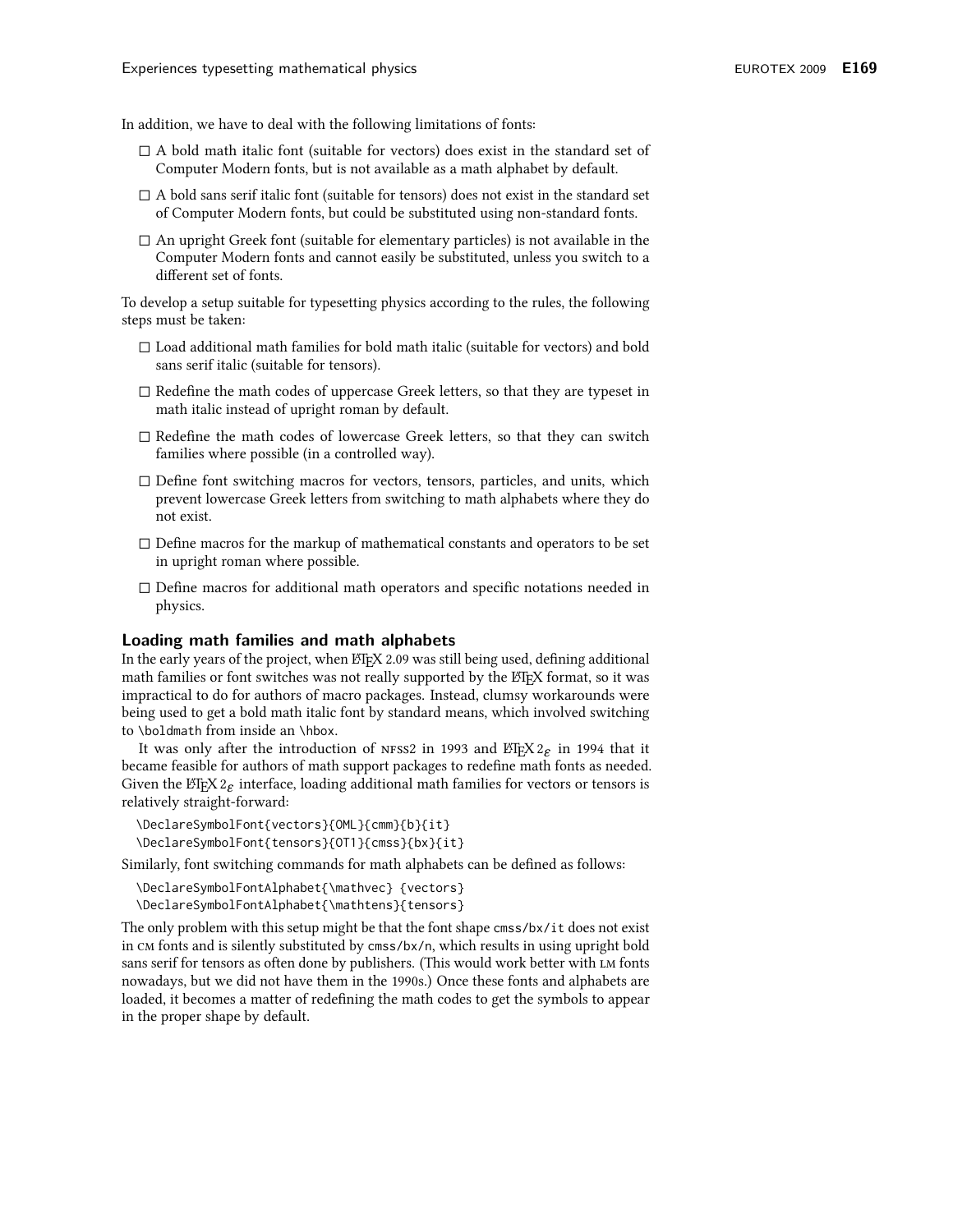#### Redefining math codes

Given the default setup of  $(L^A)$  T<sub>F</sub>X, the math codes for uppercase Greek letters are defined to be of type \mathalpha (which means: allowed to switch families), using the operators symbol font (upright roman) by default. To get them to use the letters symbol font (math italic) by default, we have to redefine the math codes as follows:

```
\DeclareMathSymbol{\Gamma} {\mathalpha}{letters}{"00}
\DeclareMathSymbol{\Delta} {\mathalpha}{letters}{"01}
\ddots\DeclareMathSymbol{\Omega} {\mathalpha}{letters}{"0A}
```
In a more sophisticated setup, we could even make the default font configurable by a package option, using a macro to select the appropriate font. Nowadays, many support packages for math fonts tend to provide such switching mechanisms (and sometimes they also define extra macros such as \upGamma or \varGamma), but in the mid-1990s this was not the case

For lowercase Greek letters, the situation is somewhat different. By default, the math codes are defined to be of type \mathord (which means: *not* allowed to switch families), using the letters symbol font (math italic) by default. To get them to switch to the vectors symbol font (bold math italic), we have to redefine the math codes using the type \mathalpha:

```
\DeclareMathSymbol{\alpha} {\mathalpha}{letters}{"0B}
\DeclareMathSymbol{\beta} {\mathalpha}{letters}{"OC}
\DeclareMathSymbol{\varphi} {\mathalpha}{letters}{"27}
```
#### Defining font switching macros

Unfortunately, allowing lowercase Greek letters to switch families not only allows them to switch to families that exist (such as bold math italic), but also allows them to switch to families which do not exist (such as upright roman), potentially causing unexpected results.

In order to prevent such effects, we found it necessary to add some intelligence to font switching macros to check whether the argument of the font switch is a lowercase Greek letter or something else which does not require special treatment. The solution we came up with consists of the following code:

```
\newif\if@lowgreek \newbox\@lowgreekbox
```

```
\def\@lowgreektest#1{\setbox\@lowgreekbox=\hbox{$%
 \global\@lowgreekfalse
 \ifnum\alpha>#1\else\ifnum\varphi<#1\else
 \global\@lowgreektrue\fi\fi
$}}
\def\@lowgreekswitch#1#2#3{\@lowgreektest{#1}%
 \if@lowgreek\def\next{#3}\else\def\next{#2}\fi\next{#1}}
```
In essence, we use a numeric comparison of math codes in \@1owgreektest to check if the argument is lowercase Greek (between \alpha and \varphi) and we use the result of this check in \@lowgreekswitch to choose between two alternative font commands to use for lowercase Greek letters or everything else. Given these macros, we can define font switching macros as follows:

```
\DeclareRobustCommand{\particle}[1]{%
 \@lowgreekswitch{#1}{\mathrm}{\mathnormal}}
\DeclareRobustCommand{\tens}[1]{%
 \@lowgreekswitch{#1}{\mathtens}{\mathvec}}
```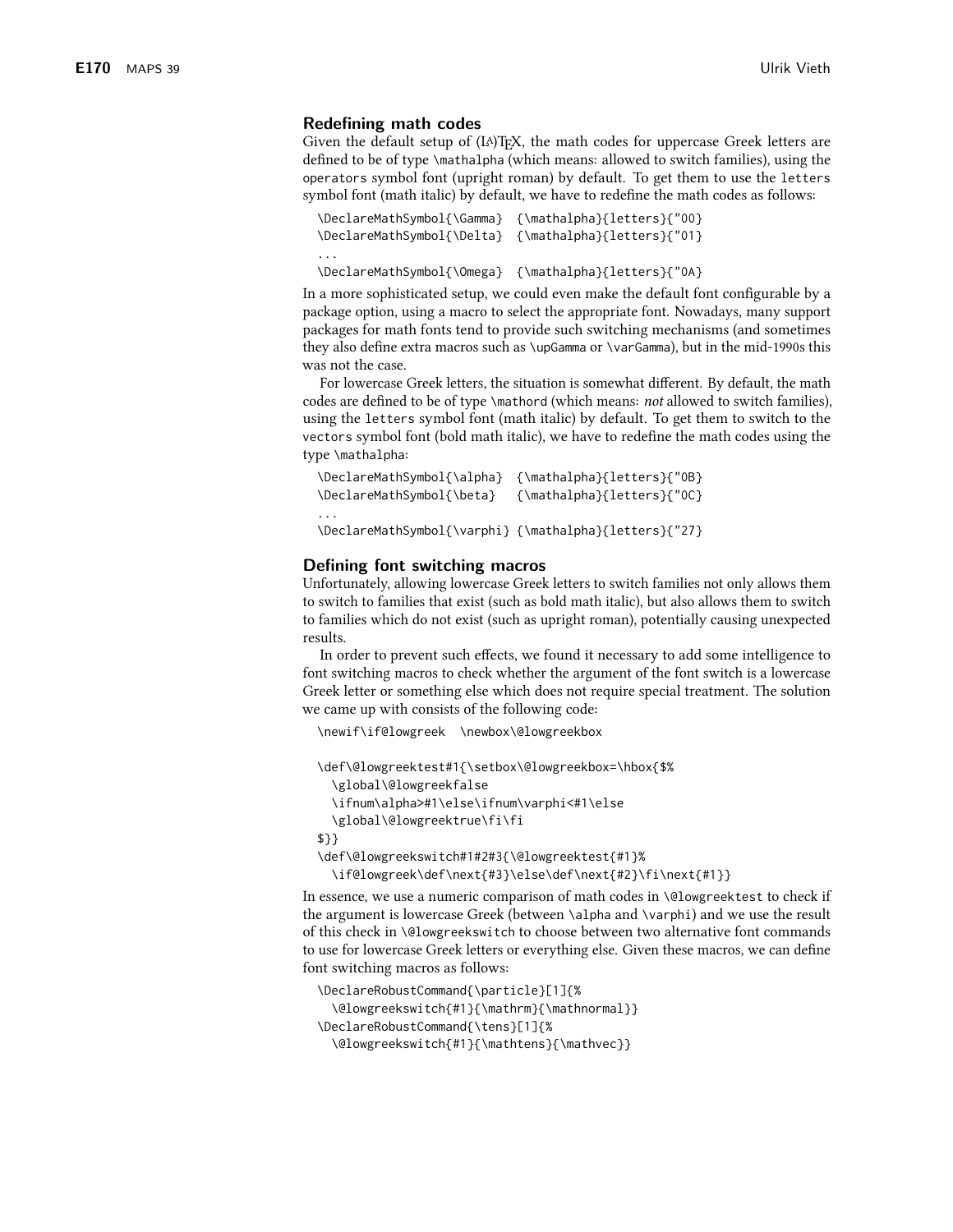The effect should be that \particle will switch to \mathnormal (math italic) for lowercase Greek and to \mathrm (upright roman) for everything else. Similarly, \tens will switch to \mathvec (bold math italic) for lowercase Greek and to \mathtens (bold sans serif italic or upright) for everything else.

For vectors, no special font switching macros are needed, if the default style of bold math italic is used. However, if a publisher style prefers to use \mathbf (upright bold) for vectors, a similar switch would also be needed:

```
% if publisher insists on \mathbf (upright bold) for vectors
\DeclareRobustCommand{\vec}[1]{%
 \@lowgreekswitch{#1}{\mathbf}{\mathvec}}
% otherwise, if using \mathvec (bold math italic) for vectors
\let\vec=\mathvec
```
As will be obvious from this discussion, setting up the appropriate font families to satisfy the requirements of physics could be relatively straight-forward if all the fonts were math fonts providing the full range of Greek and Latin alphabets and not just text fonts providing only a subset. However, given the traditional setup of  $(L^A)$  T<sub>P</sub>X and its limitations, such kinds of workarounds seem to be unavoidable to provide for font substitutions when symbols are not available.

#### Defining logical markup for physics

As shown above, we have redefined \vec as a font switch, thereby overwriting the default definition as a math accent in (IA)TFX. Following the principle of logical markup, we have chosen to use \vec and a number of similar macros to mark up the meaning of entities in physical notation consistently, regardless of how they will be represented depending on package options of a macro package.

In summary, we have defined macros such as \vec (vectors), \tens (tensors), \text (textual indices), \units (physical units), \chem (chemical elements), or \particle (elementary particles), as summarized in the following table.

| markup         | purpose              | font        | scope           |
|----------------|----------------------|-------------|-----------------|
| none (default) | physical quantities  | \mathnormal | Latin and Greek |
| <b>\units</b>  | physical units       | \mathrm     | Latin mostly    |
| \text          | textual material     | \mathrm     | Latin only      |
| <b>\chem</b>   | chemical elements    | \mathrm     | Latin only      |
| \particle      | elementary particles | see above   | Latin and Greek |
| <b>\vec</b>    | vector quantities    | see above   | Latin and Greek |
| <b>\tens</b>   | tensor quantities    | see above   | Latin and Greek |

In many cases, these macros are simply implemented as font switches if no special provisions for font substitutions are needed. In other cases, they could be either defined as font switches or as math accents with different representations depending on the preferred style of the author or publisher.

When using such markup, it is important to ensure a certain level of discipline and consistency when typing formulas. For example, there may be a difference between typing \dot\vec{x}} and \vec{\dot{x}}, especially if font substitutions involving \@lowgreektest and \@lowgreekswitch are used.

In general, macros which are known to be math accents (such as  $\dot{\sigma}$  ot or  $\hat{\sigma}$ ) should be applied on the outer level to macros which could be implemented either as math accents or font switches (such as \vec or \tens). In addition, such macros should usually be applied to individual symbols only, so you should make sure to type \vec{E}\times\vec{B} instead of taking shortcuts such as \vec{E \times B}.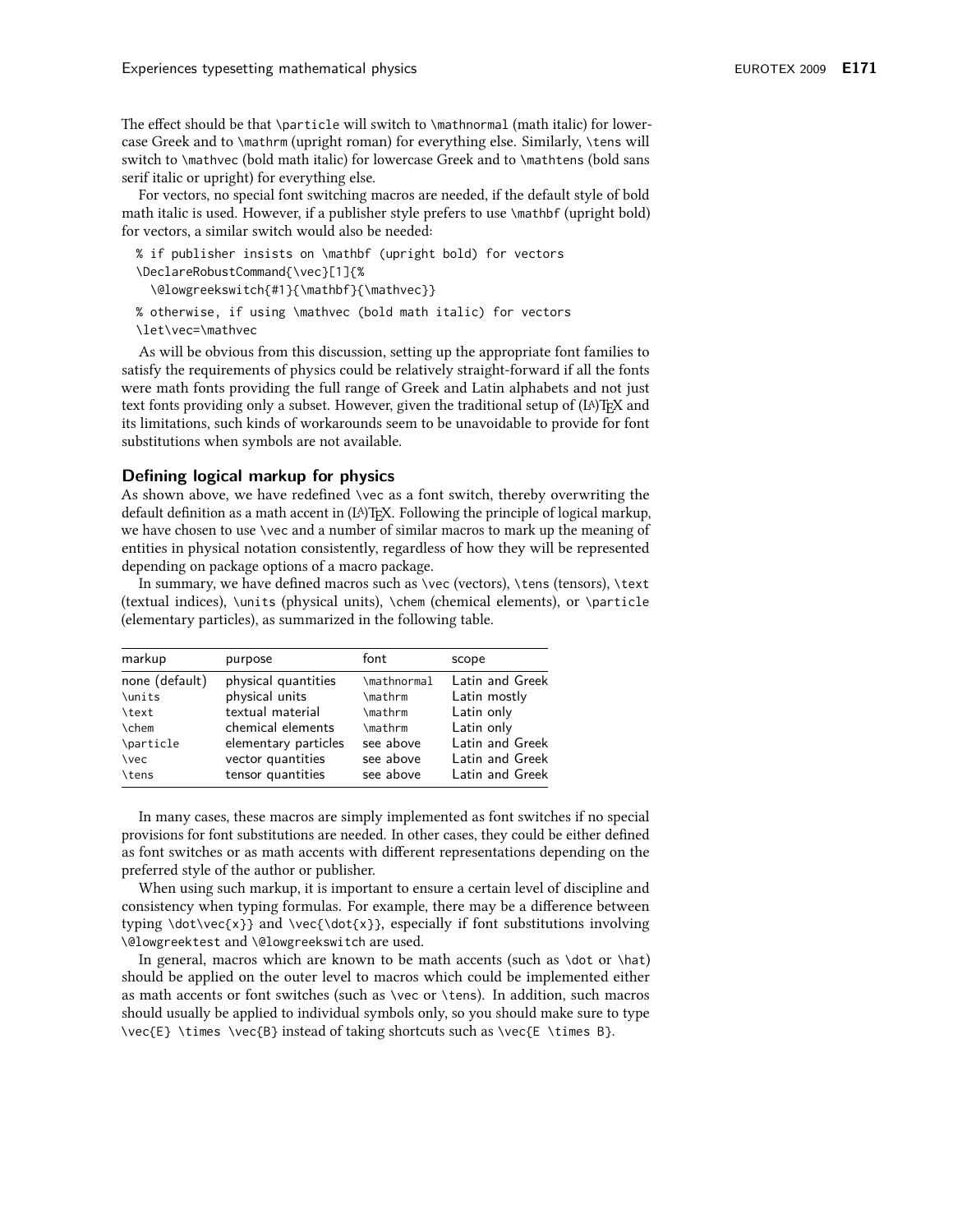#### Defining markup for mathematical constants and operators

Besides the requirements for physical notation discussed so far, there are also requirements for mathematical constants (such as  $e$ , i,  $\pi$ ) and for mathematical operators (such as d,  $\partial$ ,  $\delta$ ,  $\Delta$ ), which are supposed to be typeset in upright roman, if the rules for typesetting physics are to be implemented to the full extent.

In practice, however, these rules are often neglected or only partially implemented for various reasons. One obvious problem is the lack of suitable fonts, making it difficult or impossible to typeset lowercase Greek letters (such as  $\delta$ ) and certain other symbols (such as  $\partial$ ) in upright roman.

Another problem is the question of markup, which requires careful attention by authors or editors to make sure that individual letters (such as d, e, i) are typeset in the proper font depending on the context where they are used.

In particular, not every occurrence of these letters represents a mathematical constant or operator which should be typeset in upright roman. It always depends on the context: d could also be used as a distance, e could be used as the charge of an electron, and *i* could be used as a component index. In such cases, the letters would be considered physical quantities and typeset in math italic.

It is only when  $dx$  is used as a differential operator,  $e^x$  is used as an exponential term, and i is used as the imaginary unit, that these letters would be considered mathematical constants or operators and typeset in upright roman.

Concerning suitable markup, there does not seem to be any agreement between authors of macro packages how these entities should be represented. Obviously, it would be inconvenient for authors to type \mathrm all over the place and this would also violate the principle of logical markup. On the other hand, defining the shortest possible macros (such as  $\dagger$ ,  $\e$ ,  $\iota$ ) conflict with standard T<sub>F</sub>X macros for the under-dot and the dotless-i in text mode. (Alternatively, one might prefer to use \dd, \ee, \ii for these macros, which are still easy enough to type, but will not cause conflicts with existing macros.)

In our case, we have indeed chosen the shortest possible macros, but using a slightly more sophisticated setup to limit the redefinitions to math mode while retaining the original definitions in text mode (assuming that \@@d and \@@i are used to capture the original meanings):

```
\DeclareRobustCommand{\d}{%
 \relax\ifmmode\mathrm{d}\else\expandafter\@@d\fi}
\DeclareRobustCommand{\e}{%
 \relax\ifmmode\mathrm{e}\else\error\fi}
\DeclareRobustCommand{\i}{%
 \relax\ifmmode\mathrm{i}\else\expandafter\@@i\fi}
```
Yet another approach might be to use explicit markup only for some letters which will be used in different contexts (such as  $e$ ,  $i$ ), while using a special setup of math codes to achieve global changes for other letters which will always be used in the same context (such as d). For example, if the latter is only used as a mathematical operator, its math codes might just as well be redefined globally to set it in upright roman by default (using the operators font), thereby eliminating the need for authors to apply any special markup:

\DeclareMathSymbol{d}{\mathalpha}{operators}{'d}

Using this approach, authors could simply type \$dx\$ without being aware of the fine details, while getting the proper rendering  $dx$  instead of  $dx$  automatically. Obviously, the same approach could also be used to set the preferred shape of other symbols which are almost always used as math operators (such as  $\partial$ ,  $\delta$ ,  $\Delta$ ), provided that suitable fonts are available.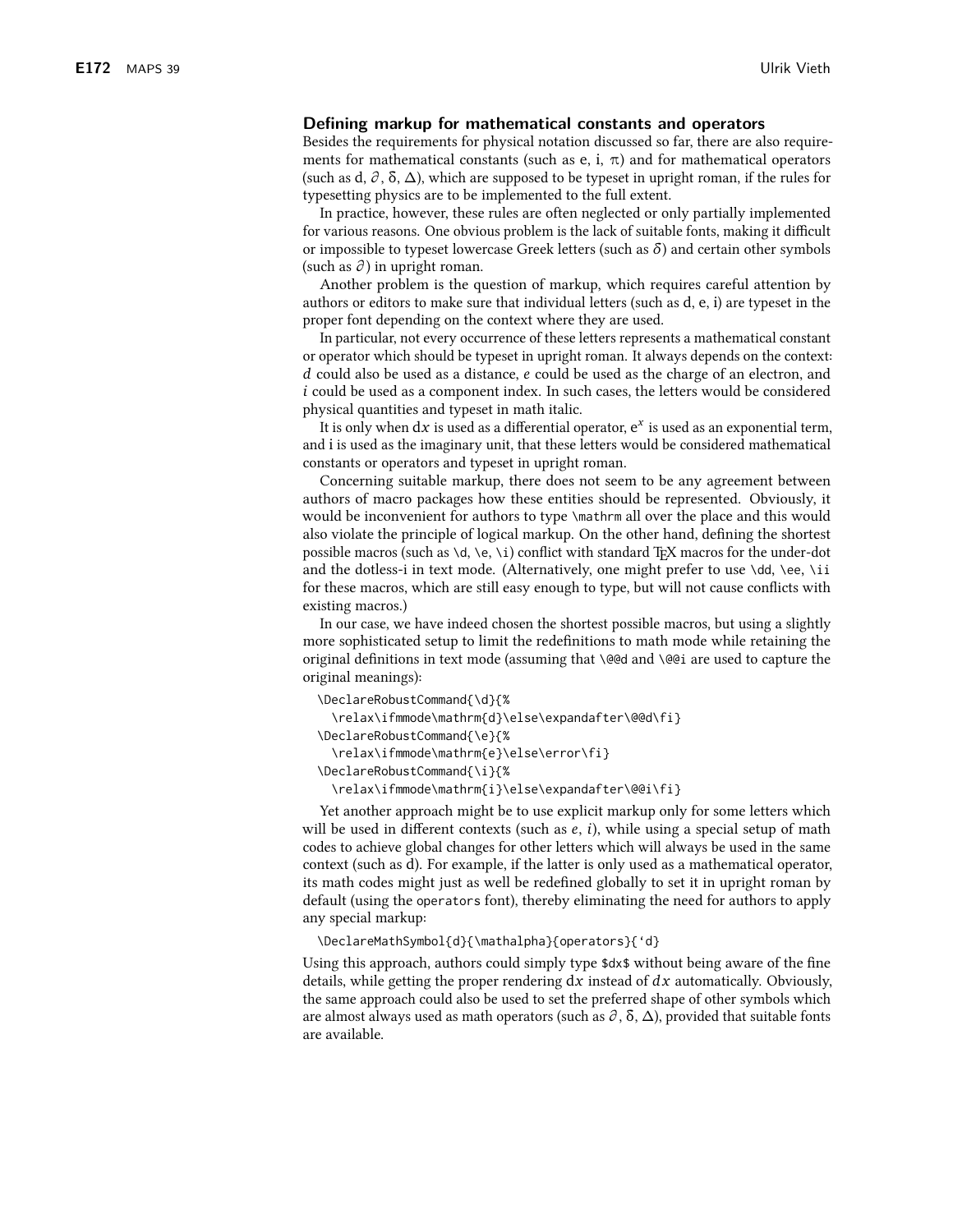#### Summary and conclusions on setting up math fonts

In the previous sections, we have discussed a low-level approach to set up  $(L^A)$  T<sub>P</sub>X for typesetting physics, based on the state of the art of the mid-1990s. At that time, there were relatively few choices of math fonts available besides Computer Modern, Concrete, or Euler; and math font support packages for LTFX usually provided little else but the essential setup. When we later switched to the commercial MathTime font set, relatively little changed in the basic setup, except that we created a custom virtual font to take advantage of the upright Greek font in the MathTime Plus edition.

In recent years, many more choices of math fonts have become available (such as txfonts, pxfonts, fourier, mathdesign), often providing useful additions such as upright or bold fonts; and several math font support packages for ET<sub>F</sub>X have started to provide various switching options (such as slantedgreek or uprightgreek) to configure the preferred style of rendering uppercase and lowercase Greek letters. Unfortunately, there is no universal interface for all such packages, and the details of what is available and/or configurable still vary quite a lot.

On another front of development, several packages have appeared which deal with the specifics of notations, including a recently released isomath package, which acts as a meta-package on top of other packages. Unfortunately, none of these packages covers all the details we encountered in our projects, and there is still no comprehensive package for a physics environment.

Looking towards the future, many recent developments of new TFX engines have concentrated on providing support for Unicode and OpenType font technology, including support for OpenType math fonts. Given these developments, the traditional concept of alphabetic symbols, which may switch between different font families, has to be reconsidered fundamentally.

In a traditional 8-bit T<sub>F</sub>X engine, multiple math fonts are loaded into different font families, each using the same slots for Latin or Greek alphabets to be rendered in different styles (such as roman, italic, bold, bold italic, script, etc.). In a Unicode setup, however, there will be only a single math font, using a different range of slots for each style of alphabets, so the font switching commands would actually have to switch between different slots, as shown in the following table:

| font style                                                                               | Latin alphabet slots                                                                             | Greek alphabet slots                                                                             |
|------------------------------------------------------------------------------------------|--------------------------------------------------------------------------------------------------|--------------------------------------------------------------------------------------------------|
| upright roman                                                                            | $U+0041U+005A$<br>$U+0061U+007A$                                                                 | $U+0391U+03A9$<br>$U+03B1U+03C9$                                                                 |
| math italic<br>upright bold<br>bold math italic<br>bold sans upright<br>bold sans italic | $U+1D400U+1D433$<br>$U+1D434U+1D467$<br>$U+1D468U+1D49B$<br>$U+1D5D4U+1D607$<br>$U+1D63CU+1D66F$ | $U+1D6A8U+1D6E1$<br>$U+1D6E2U+1D71B$<br>$U+1D71CU+1D755$<br>$U+1D756U+1D79F$<br>$U+1D790U+1D7C9$ |

On the technical side, this method of switching alphabetic symbols between different Unicode slots will cause a lot of overhead to the implementation of font switching macros in support packages such as unicode-math, but fortunately these macros will have to be implemented only once and for all, since the same layout will be applicable to all forthcoming OpenType math fonts.

Regarding the range of available alphabets, Unicode math provides not only the above-mentioned alphabets, but also several more (including script, bold script, fraktur, bold fraktur, or blackboard bold). Moreover, the range of symbols includes not only the full uppercase and lowercase Latin and Greek alphabets, but also some letter-like operators such as  $\nabla$  and  $\partial$ . Given all these provisions, developing a full setup for typesetting physics should finally become much easier.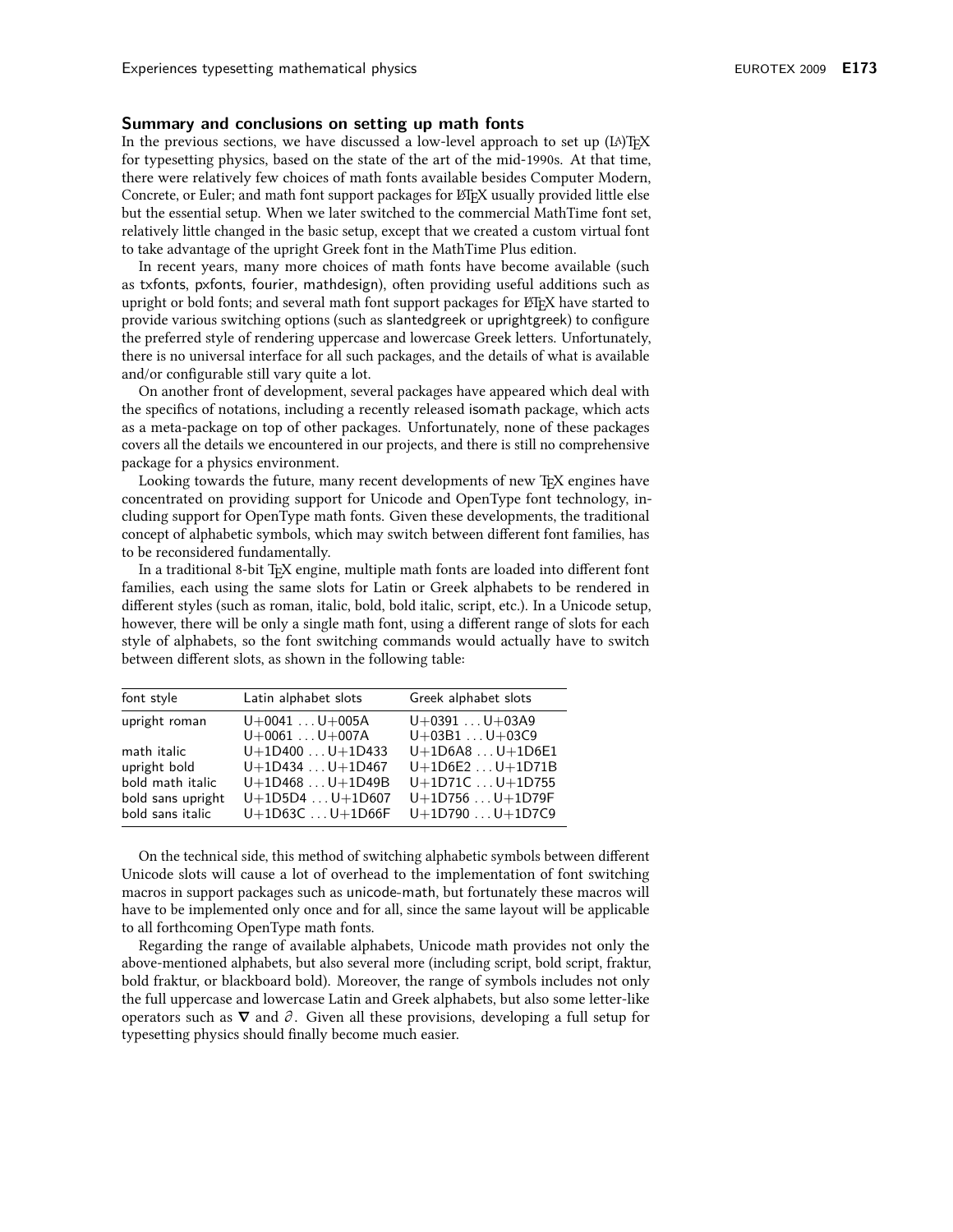## Improving the appearance of math formulas

Many users of T<sub>F</sub>X in academic research have spent little time on learning T<sub>F</sub>X, relying only on introductory (IA)TFX books or popular online guides such as lkurz or lshort. While these guides are useful to get started quickly, they usually do not spend much room on explaining the fine points of typesetting math. By contrast, The T<sub>F</sub>Xbook devotes four chapters on the topic of math typesetting including a full chapter on the fine points of typing math formulas.

Before making any attempts to improve the appearance of math formulas, it is important to make sure that formulas are properly coded, and it may be worthwhile to refresh your reading of *The T<sub>E</sub>Xbook* for this purpose.

#### Avoiding common mistakes

Some common mistakes by inexperienced users include forgetting to type the proper symbol (such as using  $\leq$  or  $\leq$  instead of \le or \ll for  $\leq$  or  $\leq$ ) or failing to note the difference between similar symbols (such as using < and > instead of \langle and \rangle as delimiters for  $\langle x \rangle$ ).

Another common mistake is forgetting to define suitable macros when special notations are needed. For example, in vector analysis, operators for the gradient, divergence, and rotation (curl) of a vector field may be defined as follows:

```
\def\grad{\mathop{\operator@font grad}\nolimits}
\def\div{\mathop{\operator@font div}\nolimits}
\def\rot{\mathop{\operator@font rot}\nolimits}
```
Simply typing \mathrm{div} or even \mbox{div} instead of using a \mathop may appear to give similar results, but will not produce the proper spacing.

#### **Alignment of indices**

By default, T<sub>F</sub>X uses a different shift amount for the placement of subscripts when a subscript appears by itself (such as in  $x_0$ ) or when a subscript appears together with a superscript (such as in  $x'_0$ ). While each case may be perfectly fine by itself, an inconsistency becomes apparent when both cases appear in the same formula, as in the example of a simple coordinate transform:

$$
x(t) = x_0 + v_0 t
$$
.  $x'(t) = x'_0 + v'_0 t$ .

To avoid this kind of inconsistency there are two possible solutions (besides hacking the fontdimen parameters of math fonts, which may be a questionable solution). One solution consists of adding empty groups as phantom superscripts by typing x\_{0}^{} to get  $x_0$ . In this case, all subscripts would be lowered a little bit more, as if a superscript was always present:

$$
x(t) = x_0 + v_0 t
$$
,  $x'(t) = x'_0 + v'_0 t$ .

Another solution consists of inserting empty groups to avoid a build-up of superscripts and subscripts by typing  $x'$ {} {0} to get  $x'_0$ . In this case, all subscripts would be lowered a little bit less, as if each appeared by itself without a superscript. Unfortunately, some backspacing will be needed to close the visual gaps, so you would have to type  $x'$ {}\_{\!\!\!0} to get the following result:

$$
x(t) = x_0 + v_0 t
$$
,  $x'(t) = x'_0 + v'_0 t$ .

In general, the first solution may be easier to use in displays, but the second one may be useful if you want to prevent an expression from becoming too big.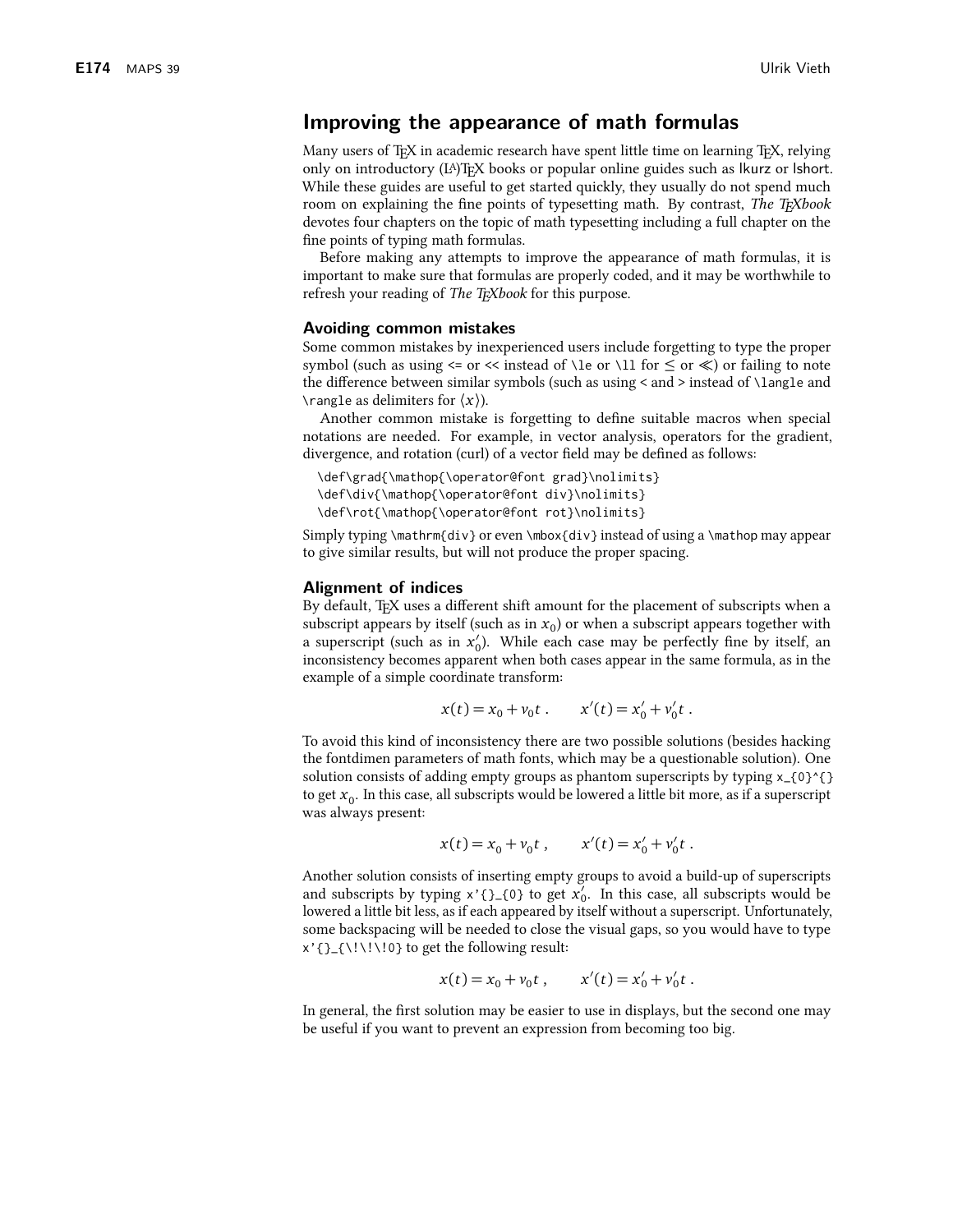#### **Sizes of delimiters**

By default, TEX automatically determines the required size of big delimiters if \left and \right are used around a subformula. However, there are situations where \left and \right cannot be used, and there are also some situations where you may want to adjust the size of delimiters manually. In a typical setup, TEX provides the macros \big, \Big, \bigg, and \Bigg, which can be used to select specific sizes of delimiters, such as 12 pt, 18 pt, 24 pt, and 30 pt.

One example of using explicit font sizes is to avoid inconsistencies which may occur using the default settings. Consider the following equation:

$$
\left(\frac{\cos\alpha}{\alpha}\right)^2 + \left(\frac{\sin\beta}{\beta}\right)^2
$$

As it turns out, the fraction involving  $\cos \alpha$  is surrounded by 18 pt (Big) delimiters whereas the fraction involving  $\sin \beta$  requires 24 pt (bigg) delimiters. The reason is simply that  $\cos \alpha$  is smaller because it has no ascenders or descenders, whereas  $\sin \beta$  is bigger because it has both. If you want to ensure a consistent size of delimiters, it may be preferable to use  $\bigcup$  (24 pt) on both expressions:

$$
\left(\frac{\cos\alpha}{\alpha}\right)^2 + \left(\frac{\sin\beta}{\beta}\right)^2
$$

Another example of using explicit sizes is to prevent delimiters from becoming too big. Consider the following equation:

$$
\boldsymbol{R} = \left(\sum_{i=1}^N m_i \boldsymbol{r}_i\right) / M \ , \qquad M = \sum_{i=1}^N m_i \ .
$$

Whenever you have delimiters around a summation the size calculation incorporates the upper and lower limits as well. If you just want to cover the summation sign without limits, it may be preferable to use \Big (18 pt) in this case:

$$
\mathbf{R} = \left(\sum_{i=1}^N m_i \mathbf{r}_i\right) / M \,, \qquad M = \sum_{i=1}^N m_i \,.
$$

Yet another example of using explicit sizes is to make delimiters bigger than they would normally appear. Consider the following equation:

$$
\delta \int_{t_0}^{t_1} F(x(t), \dot{x}(t), t) = 0
$$

Here, the outer level of delimiters is exactly the same size as the inner level, despite using \left and \right to get big delimiters. If you want the outer level to be more visible, it may be preferable to use \big (12 pt) in this case:

$$
\delta \int_{t_0}^{t_1} F(x(t), \dot{x}(t), t) = 0.
$$

The same principle also applies if you have different kinds of nested delimiters and want the outer level to stand out, such as in this example:

$$
\frac{\mathrm{d}\langle \widehat{p}\rangle}{\mathrm{d}t}=\frac{1}{i\hbar}\left\langle \left[\widehat{p},\widehat{H}\right]\right\rangle .
$$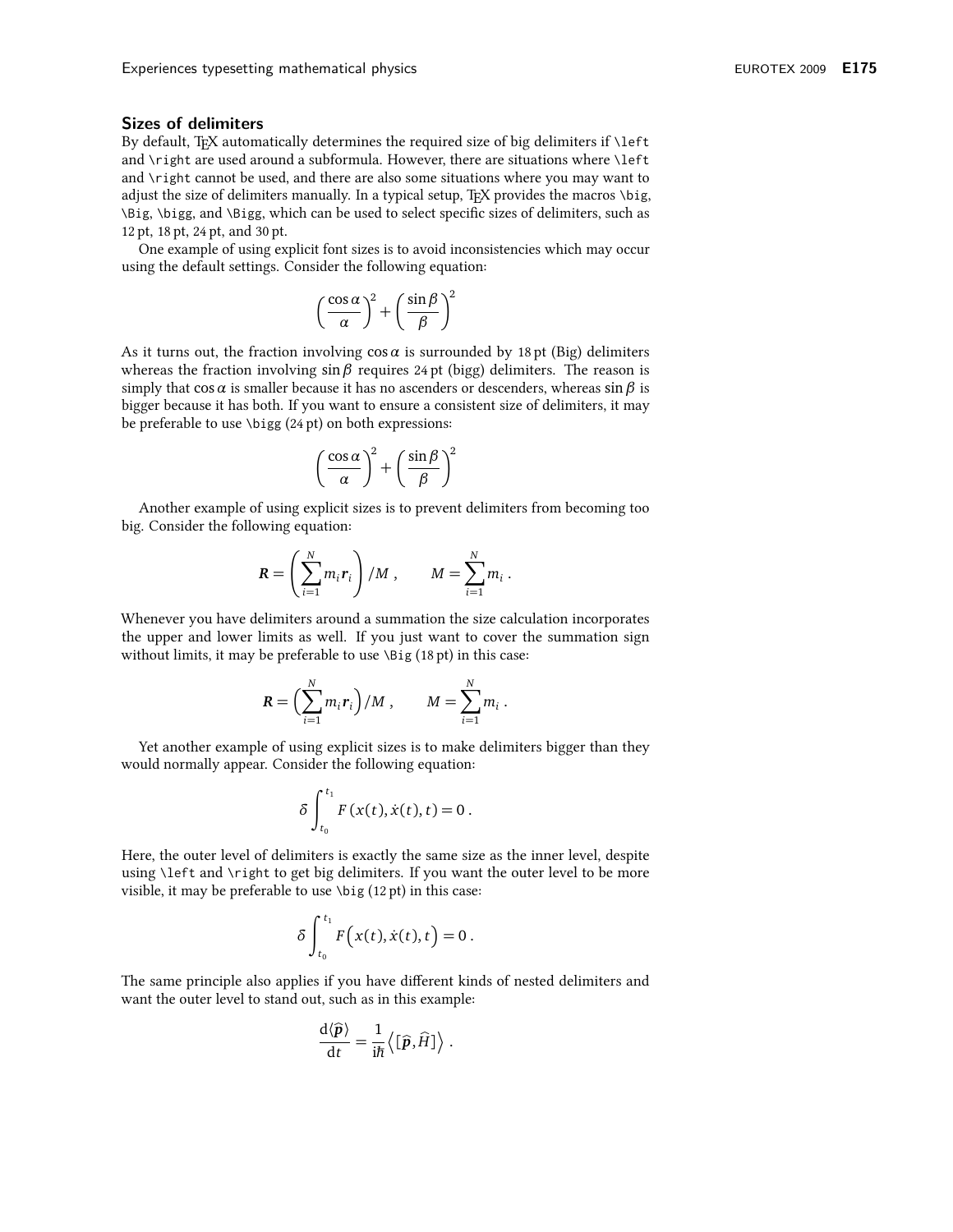#### **Sizes of radicals**

Unlike the size of delimiters which can be influenced manually, the size of radicals is always determined automatically based on the size of the subformula under the radical. In unfortunate circumstances, TEX may happen to choose a bigger size than you would like, such as in the following example:

$$
\sqrt{p^2c^2 + m_0^2c^4} , \qquad \frac{1}{\sqrt{p^2c^2 + m_0^2c^4}}
$$

A tricky way to avoid this problem is to use staggered indices (as discussed earlier) to prevent subscripts from being lowered too much:

$$
\sqrt{p^2c^2 + m_0^2c^4}
$$
,  $\frac{1}{\sqrt{p^2c^2 + m_0^2c^4}}$ .

Whether or not this problem occurs strongly depends on the choice of fonts and the relative size of indices used with these fonts.

When using a font family which provides optical design sizes, a typical setup will use font sizes of 10 pt / 7 pt / 5 pt for the text font and the first and second level indices. In this case, the 7 pt indices are usually small enough, so that a build-up of superscripts and subscripts does not exceed the body size.

When using a font without optical design sizes, the second level indices may become unreadable if a scaled-down version of the base font is used at 5 pt, so a different progression of sizes is used, such as 10 pt / 7.5 pt / 6 pt. In this case, the 7.5 pt indices may turn out a little too big, so that a build-up of superscripts and subscripts may require the next larger sizes of roots or delimiters.

#### Spacing and backspacing

By default, T<sub>F</sub>X does a good job of spacing in math mode based on the various classes of math symbols such as ordinary symbols, binary operators, relations, openings, closings, or punctuation. However, in some cases, it may be desirable or even required to insert space manually for better results.

The most common example of manual spacing occurs in integrals, where a thinspace  $(\cdot, )$  is usually inserted before each differential term, such as in:

$$
\int F(x,y,z) d^3V, \qquad \int F(r,\vartheta,\varphi) r^2 dr \sin \vartheta d\vartheta d\varphi.
$$

(There is no need for a thinspace after an index or exponent (such as in  $r^2dr$ ) where a visual gap may not be needed or before an operator (such as before  $\sin \vartheta$ ) where space is inserted automatically. However, there is a need for a thinspace before  $d\vartheta$  and  $d\varphi$ and also before  $r^2dr$ .)

In addition, it is also a good idea to insert manual spacing before punctuation in displayed equations (as already shown in many examples), and in places where you want to emphasize the logical structure, such as after a prefix term or before an exponential term, as shown in the following example:

$$
\psi(x,t) = \int A(k) e^{i(kx - \omega(k)t)} dk.
$$

Besides such examples of manual spacing used to emphasize the logical structure, there are also situations where manual spacing is needed to avoid visual collisions or where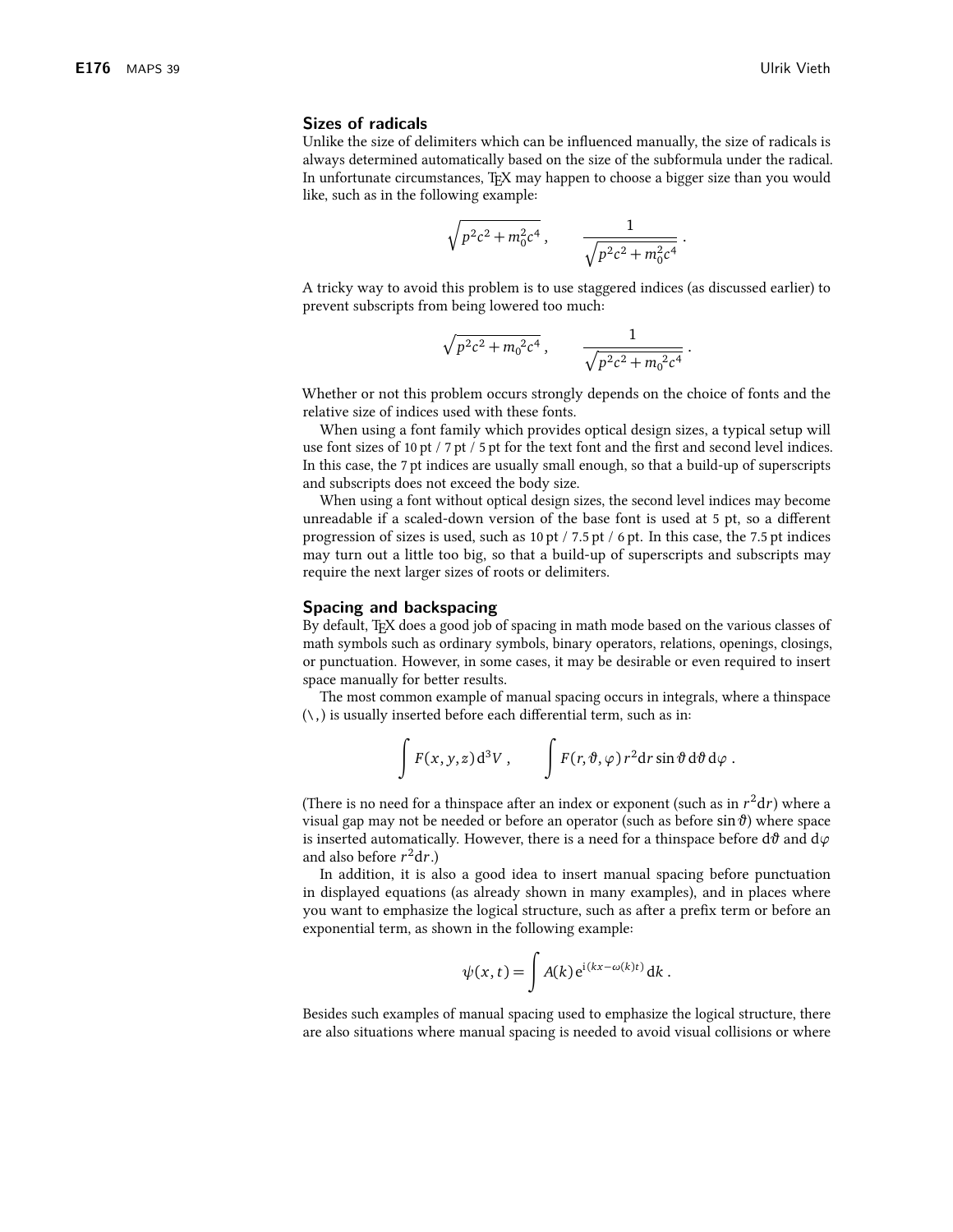manual backspacing is needed to avoid visual gaps (such as in  $v^2/c^2$ ). Some typical examples are explained in The TEXbook.

Another typical example of manual backspacing occurs when exponents are attached to big delimiters, as shown in the following example:

$$
i\hbar \frac{\partial \psi}{\partial t} = \frac{1}{2m} \left( \frac{\hbar}{i} \nabla - qA \right)^2 \psi
$$

Since T<sub>F</sub>X considers font metrics in terms of rectangular boxes and does not use an italic correction in this situation, the placement of superscripts is based only on the size of the box and does not take into account the rounded shape. To improve the appearance, it may be helpful to insert manual backspacing in the exponent by typing \right)^{\!\!2}, arriving at this result:

$$
i\hbar \frac{\partial \psi}{\partial t} = \frac{1}{2m} \left( \frac{\hbar}{i} \nabla - qA \right)^2 \psi
$$

Obviously, such corrections only apply to rounded or angular shapes, whereas square brackets do not need such corrections.

Finally, another interesting example of manual spacing or backspacing is the use of staggered indices in tensor analysis, such as in:

$$
g^{\lambda\mu}g_{\mu\nu}=\delta^{\lambda}{}_{\nu}\,,\qquad g_{\lambda\mu}g^{\mu\nu}=\delta_{\lambda}{}^{\nu}\,.
$$

Just inserting an empty group between superscripts and subscripts may create visual gaps, which may be compensated by a little bit of backspacing:

$$
g^{\lambda\mu}g_{\mu\nu} = \delta^{\lambda}_{\nu}, \qquad g_{\lambda\mu}g^{\mu\nu} = \delta_{\lambda}^{\nu}.
$$

Howe much backspacing is needed may depend on the individual letters involved, as the diagonal shape of  $\lambda$  and  $\nu$  happens to coincide in this particular example.

#### Summary and conclusions on fine-tuning math formulas

In the previous sections, we have presented several examples of math formulas, illustrating various kinds of problems that may benefit from manual adjustments in order to improve the appearance of math formulas. Drawing from 2500 pages of material and seven years of experience, lots of examples and variety of notations have been seen, which are impossible to cover in this paper, but hopefully our examples may give helpful advice to authors involved in similar projects.

### **References**

- $\lceil 1 \rceil$ Eckhard Rebhan: Theoretische Physik I: Mechanik, Elektrodynamik, Spezielle und Allgemeine Relativititätstheorie, Kosmologie. Spektrum Akademischer Verlag, Heidelberg, 1999. xxvi + 1222 pp., ISBN 3-8274-0246-8
- $\lceil 2 \rceil$ Eckhard Rebhan: Theoretische Physik II: Quantenmechanik, Quantenfeldtheorie, Elementarteilchen,
	- Thermodynamik und Statistik. Spektrum Akademischer Verlag, Heidelberg, 2004. xxii + 1354 pp., ISBN 3-8274-0247-6
- $[3]$ Eckhard Rebhan: Theoretische Physik: Mechanik. Spektrum Akademischer Verlag, Heidelberg, 2006. xiv + 390 pp., ISBN 3-8274-1716-3
- $\lceil 4 \rceil$ Eckhard Rebhan: Theoretische Physik: Elektrodynamik. Spektrum Akademischer Verlag, Heidelberg, 2007. xii + 406 pp., ISBN 3-8274-1717-1
- $\lceil 5 \rceil$ Eckhard Rebhan: Theoretische Physik: Quantenmechanik. Spektrum Akademischer Verlag, Heidelberg, 2008. xii + 536 pp., ISBN 3-8274-1718-3